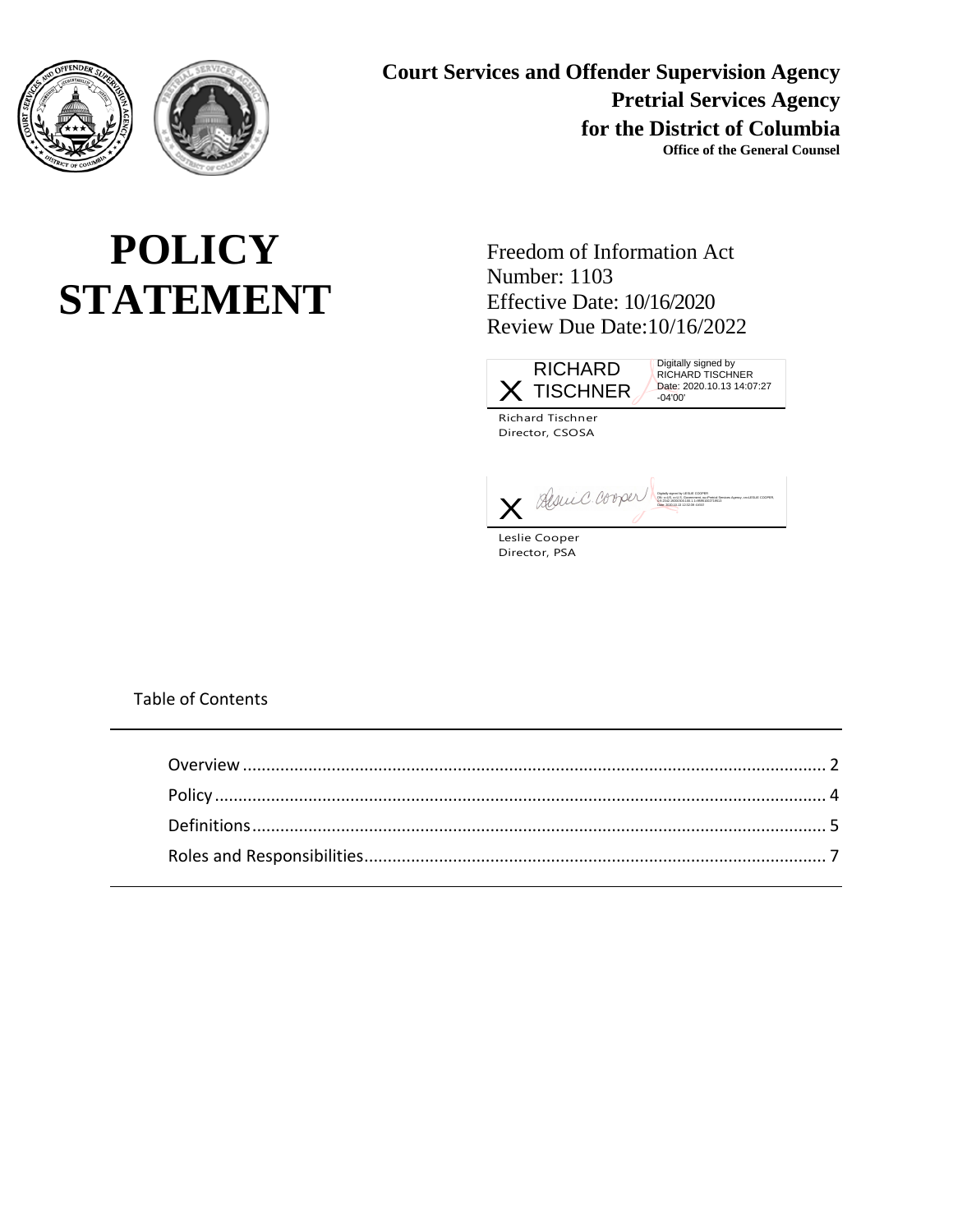Title: Freedom of Information Act Number: 1103 Effective Date: 10/16/2020 Page **2** of **8**

#### <span id="page-1-0"></span>**Overview**

| <b>Background</b>                   | The Freedom of Information Act (FOIA), 5 U.S.C. § 552, provides any person<br>the right to request access to federal agency records or information. The<br>FOIA applies to records either created or obtained by an agency and under<br>agency control at the time of the FOIA request. Agencies within the<br>executive branch of the federal government, including the Executive Office<br>of the President and independent regulatory agencies are subject to the<br>FOIA. |
|-------------------------------------|-------------------------------------------------------------------------------------------------------------------------------------------------------------------------------------------------------------------------------------------------------------------------------------------------------------------------------------------------------------------------------------------------------------------------------------------------------------------------------|
|                                     | The Court Services and Offender Supervision Agency (CSOSA) and the<br>Pretrial Services Agency for the District of Columbia (PSA) (or collectively,<br>the Agency) are committed to fully complying with the FOIA, as amended,<br>and providing the public access to certain information.                                                                                                                                                                                     |
|                                     | FOIA and the Privacy Act (PA), 5 U.S.C.§ 552(a), interrelate in the following<br>areas:                                                                                                                                                                                                                                                                                                                                                                                       |
|                                     | • When any person requests access to their personal records, both statutes<br>are potentially applicable.                                                                                                                                                                                                                                                                                                                                                                     |
|                                     | • When any person requests access to another individual's record through<br>the FOIA, the PA may prohibit the disclosure of that record.                                                                                                                                                                                                                                                                                                                                      |
|                                     | • If a record is required to be released under the FOIA, the PA does not bar<br>its disclosure. The outcome will depend upon FOIA exemption<br>applicability.                                                                                                                                                                                                                                                                                                                 |
|                                     | This policy establishes the Agency's commitment to:                                                                                                                                                                                                                                                                                                                                                                                                                           |
|                                     | • Abide by federal law to implement the FOIA uniformly and consistently;<br>and                                                                                                                                                                                                                                                                                                                                                                                               |
|                                     | • Support open government through transparency, proactive disclosure,<br>and, when possible, discretionary releases of information.                                                                                                                                                                                                                                                                                                                                           |
| <b>Summary of</b><br><b>Changes</b> | • Separation of Privacy Act policy information from the Policy Statement.<br>• Separation of policy from procedures.<br>• Definition of additional terms.<br>• Clarification of roles and responsibilities.                                                                                                                                                                                                                                                                   |

*Continued on next page*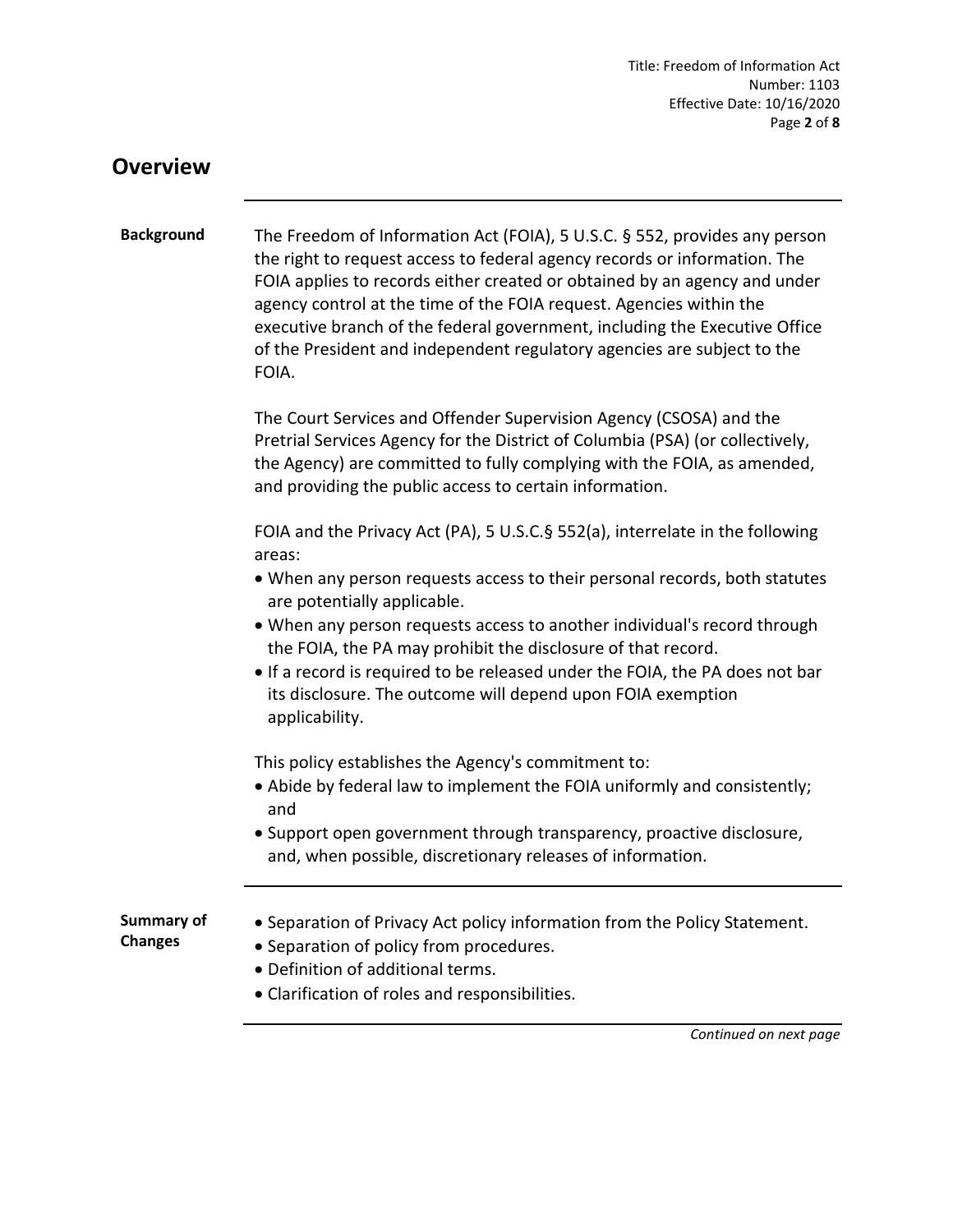### **Overview, Continued**

| Coverage           | This joint Policy Statement applies to all employees, interns, and<br>contractors of CSOSA and PSA and covers the release of Agency records.                                                                                                                      |
|--------------------|-------------------------------------------------------------------------------------------------------------------------------------------------------------------------------------------------------------------------------------------------------------------|
| <b>Authorities</b> | • Freedom of Information Act (FOIA), 5 U.S.C. § 552<br>• Privacy Act (PA), 5 U.S.C. § 552a<br>• Title 28, Part 802 of the Code of Federal Regulations, Disclosure of<br>Records                                                                                   |
| <b>Disclaimer</b>  | The contents of this guidance do not have the force and effect of law and<br>are not meant to bind the public in any way. This document is intended<br>only to provide clarity to the public regarding existing requirements under<br>the law or agency policies. |
| <b>Supersedes</b>  | This Policy Statement supersedes Office of the General Counsel Directive -<br>Freedom of Information/Privacy Act, dated October 2, 2000.                                                                                                                          |
| <b>References</b>  | • Freedom of Information - CSOSA Website<br>• PS $1113$ – Privacy Act<br>• OI-OGC-1103.1 - Freedom of Information Act Operational Instruction                                                                                                                     |
| Administrator      | The Office of General Counsel (OGC) is responsible for the contents of this<br>policy.                                                                                                                                                                            |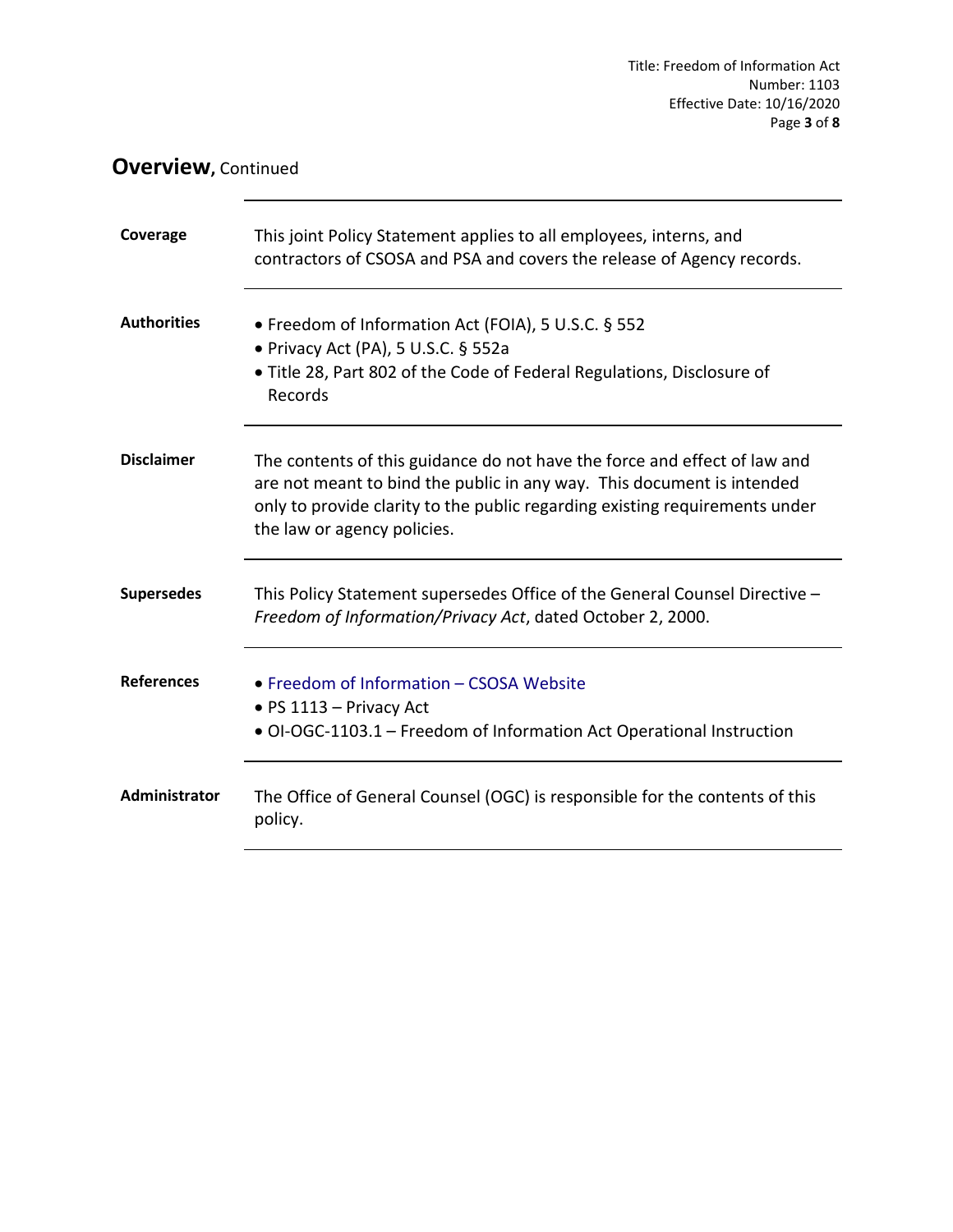<span id="page-3-0"></span>

| <b>Policy</b>                                             |                                                                                                                                                                                                                                                                                                                                                                                                                                                                                                                                                                                                                       |
|-----------------------------------------------------------|-----------------------------------------------------------------------------------------------------------------------------------------------------------------------------------------------------------------------------------------------------------------------------------------------------------------------------------------------------------------------------------------------------------------------------------------------------------------------------------------------------------------------------------------------------------------------------------------------------------------------|
| <b>Principles</b>                                         | • The Agency implements the FOIA uniformly and consistently.<br>• The Agency provides maximum allowable disclosure of agency records<br>upon request by any individual.<br>. The Agency releases information to a requester following federal law,<br>applicable regulations, and policies of the Agency.<br>• Requested records are provided in full, except those records that are<br>withheld under one or more of the nine exemptions and the three<br>exclusions for which an agency may withhold the record.                                                                                                    |
| <b>FOIA</b><br><b>Exemptions and</b><br><b>Exclusions</b> | The Freedom of Information Act provides that any person has a right,<br>enforceable in court, of access to federal agency records, except to the<br>extent that such records (or portions thereof) are protected from disclosure<br>by one of nine exemptions, or three narrow categories of exclusion of law<br>enforcement and national security records.                                                                                                                                                                                                                                                           |
|                                                           | An entire record is not necessarily exempt when a record contains some<br>information that qualifies as exempt. Instead, the FOIA specifically provides<br>that any reasonably separate portions of a record must be provided to a<br>requester after exempt portions are deleted. FOIA requires the Agency to<br>identify the location of deletions in the released portion of the record and,<br>where technologically feasible, to show the deletion at the place on the<br>record where the deletion was made, unless including that indication would<br>harm an interest protected by an exemption or exclusion. |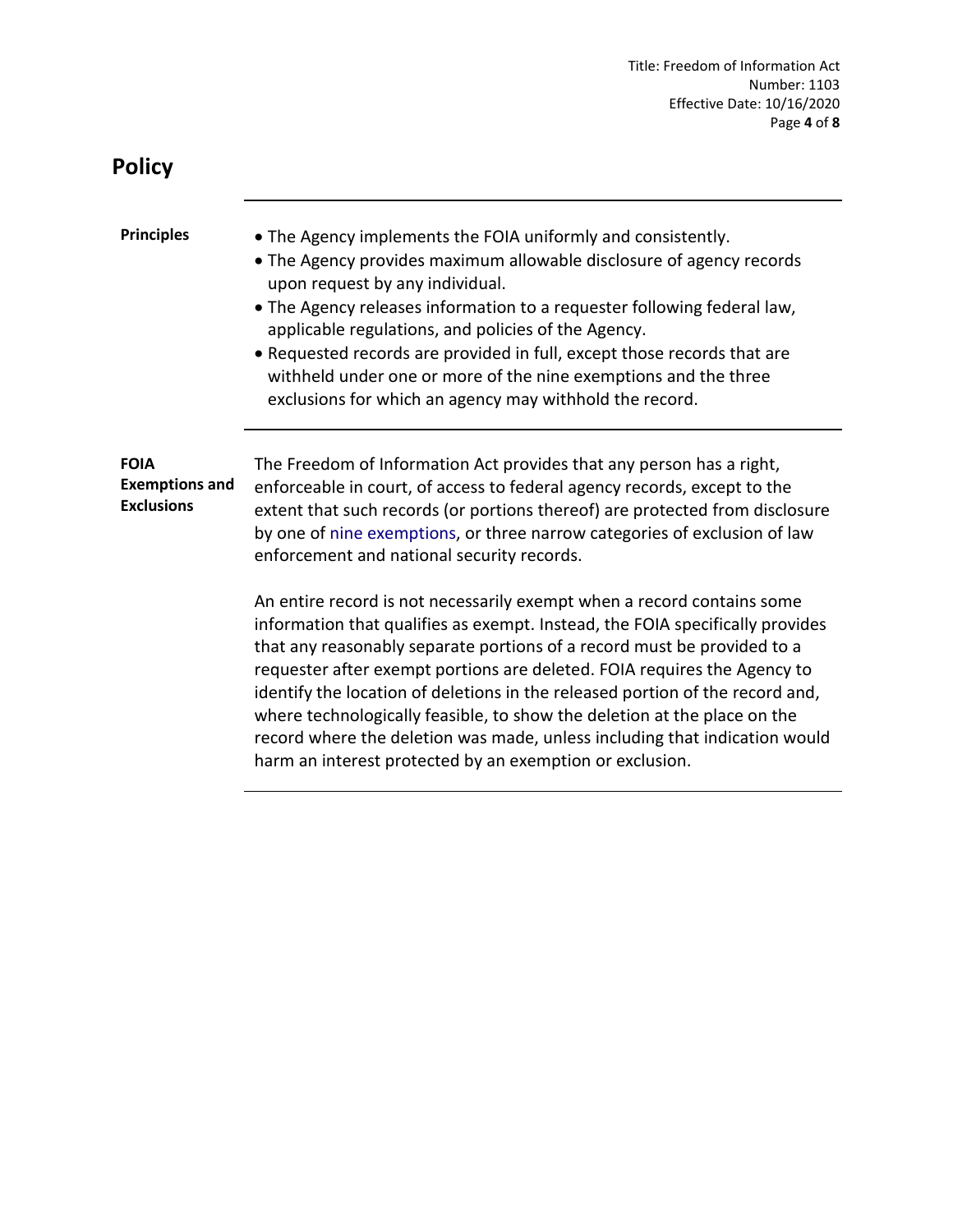Title: Freedom of Information Act Number: 1103 Effective Date: 10/16/2020 Page **5** of **8**

<span id="page-4-0"></span>

| <b>Definitions</b>                                                      |                                                                                                                                                                                                                                                                                                                                                                                                                                                                                                                                                                                              |
|-------------------------------------------------------------------------|----------------------------------------------------------------------------------------------------------------------------------------------------------------------------------------------------------------------------------------------------------------------------------------------------------------------------------------------------------------------------------------------------------------------------------------------------------------------------------------------------------------------------------------------------------------------------------------------|
| Freedom of<br><b>Information Act</b><br>(FOIA)                          | The federal law that provides the public the right to request access to<br>records from any federal agency. All federal agencies are required to<br>disclose any information requested under the FOIA unless it falls under one<br>of nine exemptions and three exclusions outlined in 5 U.S.C. § 552(b).                                                                                                                                                                                                                                                                                    |
| <b>Administrative</b><br><b>FOIA Appeal</b>                             | FOIA provides requesters with a statutory right to administratively appeal<br>an "adverse determination" an agency makes on a FOIA request. Adverse<br>determinations, or denials of requests, include agency decisions that the<br>requested records are exempt, in whole or in part, as well as<br>determinations that the requested record does not exist or cannot be<br>located. Adverse determinations can also encompass procedural matters<br>associated with a request, such as decisions on fee waiver or expedited<br>processing, or the form or format of the requested records. |
| Office of<br>Government<br><b>Information</b><br><b>Services (OGIS)</b> | OGIS is a program office located within the National Archives and Records<br>Administration (NARA). OGIS offers FOIA mediation services to resolve<br>disputes between FOIA requesters and federal agencies.                                                                                                                                                                                                                                                                                                                                                                                 |
| Record                                                                  | A record is any information that would be an agency record, when<br>maintained by an agency in any format, including an electronic format. A<br>record also includes any information described that is maintained for an<br>agency by an entity under a government contract, for records management.<br>(5 U.S.C. § 552(f)(2))                                                                                                                                                                                                                                                               |
|                                                                         | Continued on next page                                                                                                                                                                                                                                                                                                                                                                                                                                                                                                                                                                       |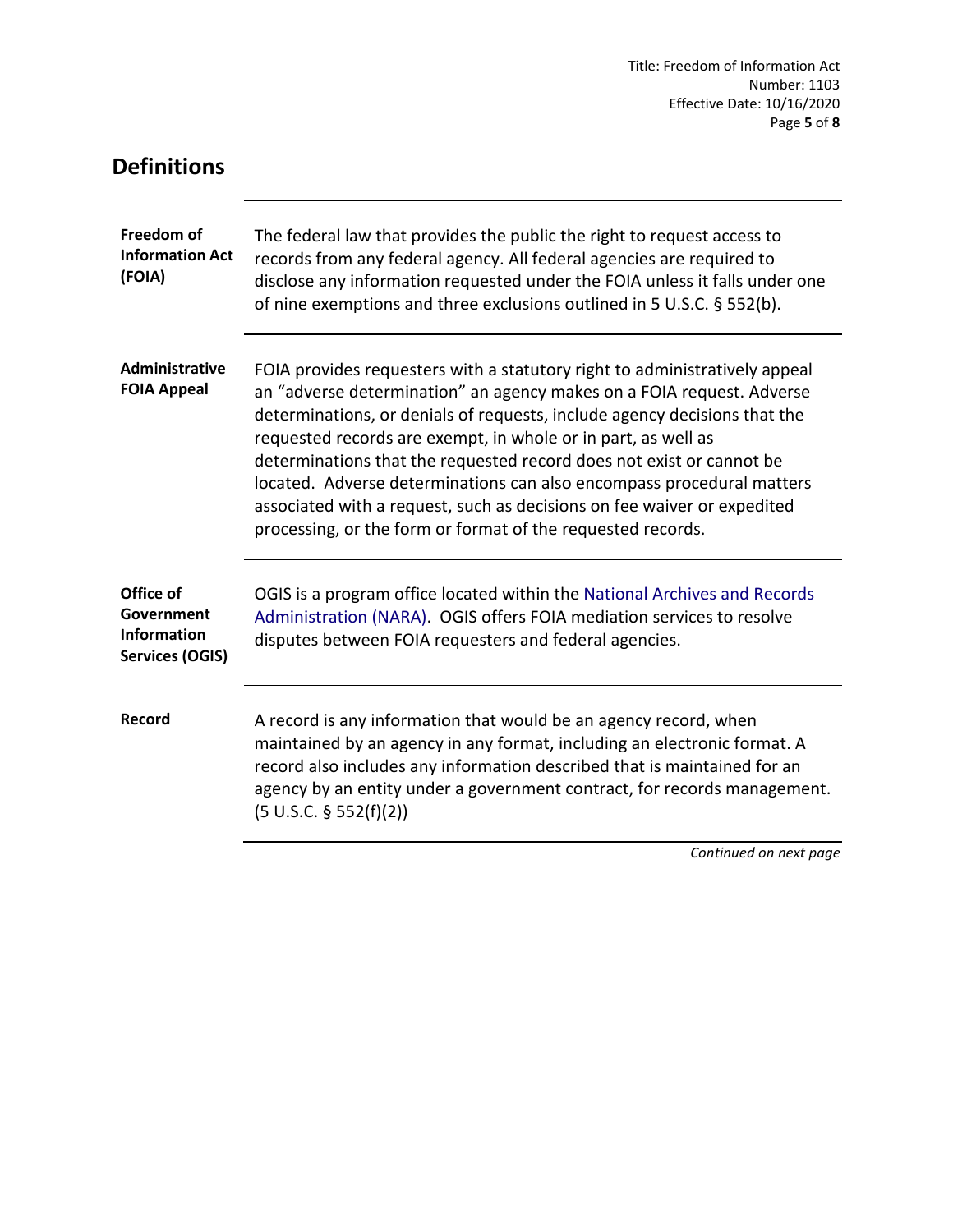### **Definitions,** Continued

| Request   | Request means any request for records made pursuant to 5 U.S.C. 552(a)<br>(3). |
|-----------|--------------------------------------------------------------------------------|
| Requester | Requester means any person who makes a request for access to records.          |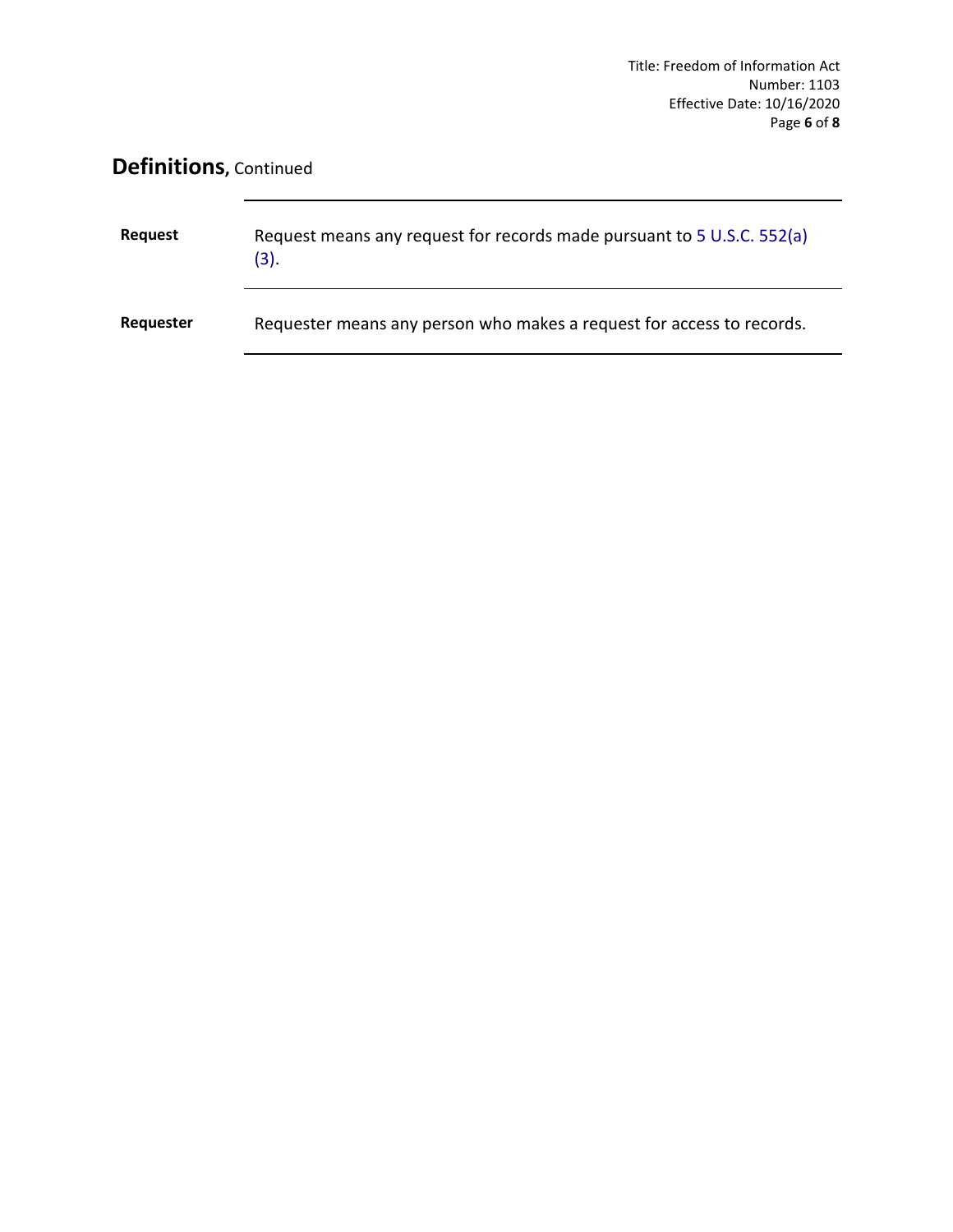## <span id="page-6-0"></span>**Roles and Responsibilities**

| Office of<br><b>General Counsel</b><br>(OGC), CSOSA | • Exercises authority to release or deny access to records and information<br>under the FOIA.<br>. Works with PSA to reach a final decision on whether to release or deny<br>access to records and information under the FOIA when PSA disagrees<br>with Chief FOIA Officer's recommendation.<br>. Upon receipt of an administrative appeal, affirms or reverses initial<br>determinations that:<br>- Deny access to a record or portion thereof;<br>- Deny a request for a fee waiver;<br>- Pertain to the determination of the requester's category;<br>- Advise of no records located; or<br>- Deny a request for an expedited process.                                                                                                                                                                                                                                                                                                                                                                                          |
|-----------------------------------------------------|-------------------------------------------------------------------------------------------------------------------------------------------------------------------------------------------------------------------------------------------------------------------------------------------------------------------------------------------------------------------------------------------------------------------------------------------------------------------------------------------------------------------------------------------------------------------------------------------------------------------------------------------------------------------------------------------------------------------------------------------------------------------------------------------------------------------------------------------------------------------------------------------------------------------------------------------------------------------------------------------------------------------------------------|
| <b>Chief FOIA</b><br><b>Officer</b>                 | • Serves as the principal point of contact and the Agency's representative<br>on FOIA related matters.<br>• For PSA information request, makes recommendation on whether to<br>release the information in whole or in part and provides timely<br>notification to PSA.<br>• Monitors implementation of the FOIA throughout the Agency.<br>• Apprises the CSOSA Director of the Agency's performance in<br>implementing the FOIA.<br>• Recommends to the CSOSA and PSA Directors adjustments to agency<br>practices, policies, personnel, and funding as may be necessary to<br>improve its implementation of FOIA.<br>• Reviews and reports to the Attorney General of the United States,<br>Department of Justice, on the Agency's performance in implementing the<br>FOIA.<br>· Designates the FOIA Public Liaison.<br>• Reviews all aspects of the administration of the FOIA by the Agency to<br>ensure compliance with the requirements of the FOIA.<br>. Represents the Agency on the Chief FOIA Officers Council under NARA. |